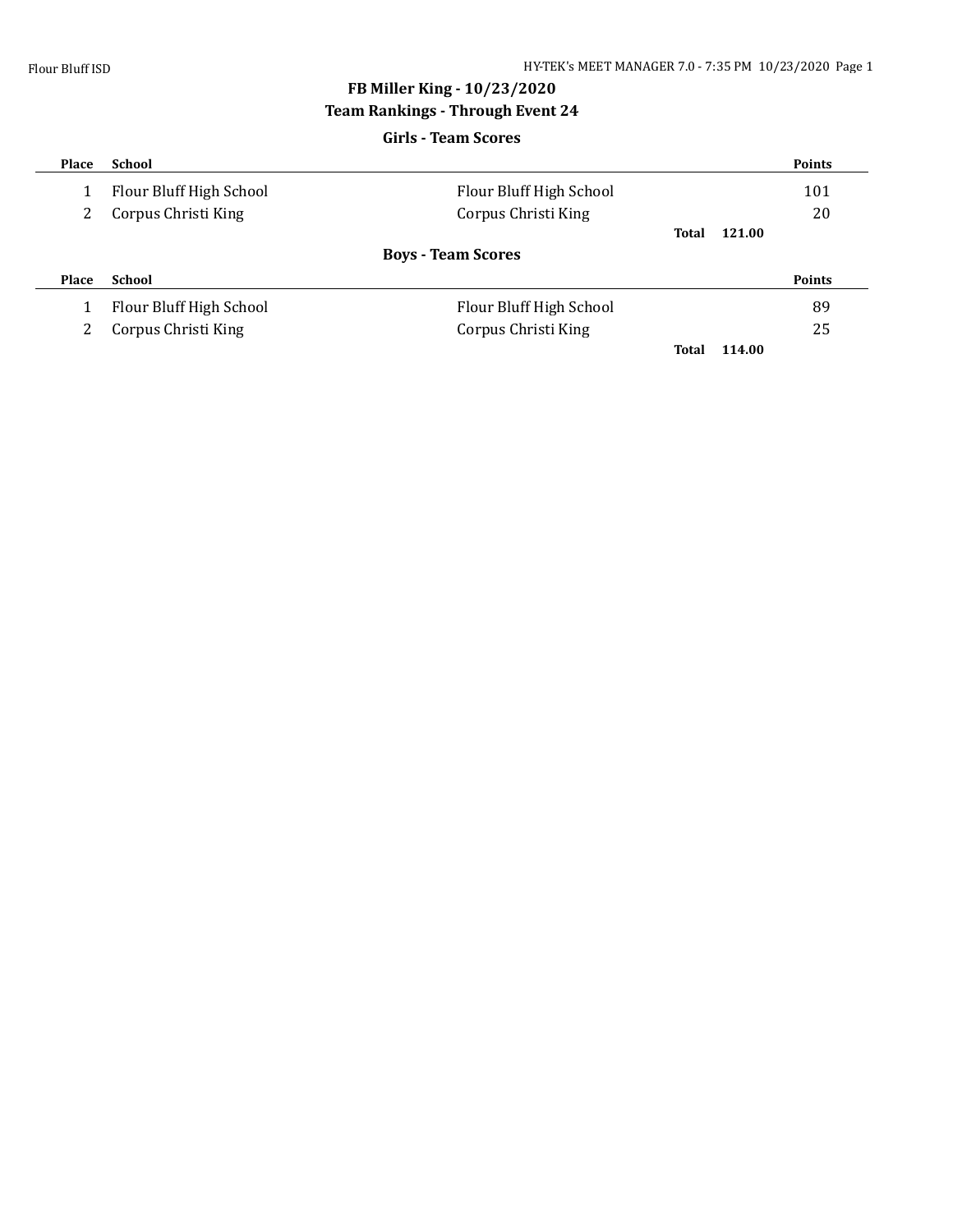$\overline{a}$ 

| HY-TEK's MEET MANAGER 7.0 - 7:37 PM 10/23/2020 Page 1 |  |  |  |
|-------------------------------------------------------|--|--|--|
|-------------------------------------------------------|--|--|--|

**FB Miller King - 10/23/2020**

# **Results - FB King Miller**

|                | Event 1 Girls 200 Yard Medley Relay |       |                      |                         |                    |
|----------------|-------------------------------------|-------|----------------------|-------------------------|--------------------|
|                | Team                                |       | Relay                |                         | <b>Finals Time</b> |
| $\mathbf{1}$   | Flour Bluff                         |       | A                    |                         | 2:05.57            |
|                | 1) Zhang, Mona 09                   |       |                      | 2) Militello, Mia C 12  |                    |
|                | 3) Ferguson, Cynthia 12             |       |                      | 4) Howard, Keira E 12   |                    |
|                | 31.56                               | 35.85 | 29.43                | 28.73                   |                    |
| $\overline{2}$ | CCKI                                |       | A                    |                         | 2:05.75            |
|                | 1) DeLeon, Alexis 10                |       | 2) Grover, Mia 12    |                         |                    |
|                | 3) Wilson, Bianca 11                |       | 4) Hand, Emily 09    |                         |                    |
|                | 32.24                               | 36.94 | 30.66                | 25.91                   |                    |
| 3              | <b>Flour Bluff</b>                  |       | R                    |                         | 2:11.89            |
|                | 1) Martin, Christabel 10            |       | 2) Volesky, Julia 10 |                         |                    |
|                | 3) Boles, Victoria 11               |       |                      | 4) Steinbruck, Grace 09 |                    |
|                | 31.19                               | 38.62 | 33.21                | 28.87                   |                    |
| 4              | <b>Flour Bluff</b>                  |       | C.                   |                         | x2:26.52           |
|                | 1) Garcia, Anika 09                 |       | 2) Lee, Alivia 09    |                         |                    |
|                | 3) Cutler, Mia 09                   |       | 4) Hu, Jessica 09    |                         |                    |
|                | 39.26                               | 41.12 | 34.57                | 31.57                   |                    |
| 5.             | <b>CCKI</b>                         |       | R                    |                         | 2:34.67            |
|                | 1) Garcia, Jazlynn 10               |       | 2) Wilson, Hallie 11 |                         |                    |
|                | 3) Guerra, Miranda 11               |       |                      | 4) Olivarez, Jasmine 10 |                    |
|                | 40.43                               | 43.15 | 36.12                | 34.97                   |                    |
|                |                                     |       |                      |                         |                    |

# **Event 2 Boys 200 Yard Medley Relay**

|               | Team                      |       | Relay                   |       | <b>Finals Time</b> |
|---------------|---------------------------|-------|-------------------------|-------|--------------------|
| 1             | Flour Bluff               |       | A                       |       | 2:00.06            |
|               | 1) Zhang, Samuel 09       |       | 2) Schlesinger, DJ J 12 |       |                    |
|               | 3) Ogden, Joshua K 12     |       | 4) Ames, Nicholas 10    |       |                    |
|               | 31.67                     | 33.24 | 29.37                   | 25.78 |                    |
| $\mathcal{P}$ | <b>Flour Bluff</b>        |       | R                       |       | 2:11.41            |
|               | 1) Hutchinson, Connor 09  |       | 2) Siver, Grayson 10    |       |                    |
|               | 3) Xie, Alex 09           |       | 4) Baxter, Jacob 09     |       |                    |
|               | 35.30                     | 36.45 | 32.00                   | 27.66 |                    |
| 3             | <b>CCKI</b>               |       | A                       |       | 2:23.13            |
|               | 1) Hernandez, Isaac 09    |       | 2) McCord, Kaleb 10     |       |                    |
|               | 3) Tucker, Albert 12      |       | 4) Roque, Nicholas 10   |       |                    |
|               | 37.32                     | 40.96 | 28.60                   | 36.25 |                    |
|               | CCKI                      |       | R                       |       | DO.                |
|               | Early take-off swimmer #4 |       |                         |       |                    |
|               | 1) Canseco, Fernando 10   |       | 2) Weaver, Devyn 12     |       |                    |
|               | 3) Alanmanou, Nathan 11   |       | 4) Butcher, Ezekiel 09  |       |                    |
|               | 37.12                     | 37.94 | 34.58                   | 29.08 |                    |

## **Event 3 Girls 200 Yard Freestyle**

|    | Name               |       |    | YrSchool           |       | <b>Finals Time</b> |
|----|--------------------|-------|----|--------------------|-------|--------------------|
| 1  | Huang, Rachel      |       |    | 12 Flour Bluff     |       | 2:02.92            |
|    | 27.82              | 30.26 |    | 31.95              | 32.89 |                    |
| 2  | Hand, Emily        |       | 09 | CCKI               |       | 2:10.69            |
|    | 30.77              | 33.29 |    | 33.07              | 33.56 |                    |
| 3  | Howard, Keira E    |       | 12 | <b>Flour Bluff</b> |       | 2:10.85            |
|    | 30.45              | 33.17 |    | 34.12              | 33.11 |                    |
| 4  | Martin, Christabel |       | 10 | <b>Flour Bluff</b> |       | 2:14.60            |
|    | 32.24              | 33.97 |    | 34.69              | 33.70 |                    |
| 5. | Stotz, Amanda      |       |    | Flour Bluff        |       | x2:16.12           |
|    | 30.82              | 33.92 |    | 35.37              | 36.01 |                    |
| 6  | Morgenroth, Avery  |       | 09 | <b>Flour Bluff</b> |       | x2:20.06           |
|    | 33.51              | 35.33 |    | 1:11.40            |       |                    |
| 7  | Tovar, Sabine      |       | 09 | <b>Flour Bluff</b> |       | x2:21.93           |
|    | 32.78              | 35.49 |    | 37.92              | 35.74 |                    |

| 8        | Garza, Grace          |         | 10 | Flour Bluff    |       | x2:23.40 |
|----------|-----------------------|---------|----|----------------|-------|----------|
|          | 33.51                 | 36.31   |    | 37.41          | 36.17 |          |
| 9        | Rodriguez, Mikayla    |         |    | 12 Flour Bluff |       | x2:29.52 |
|          | 33.70                 | 37.62   |    | 39.61          | 38.59 |          |
| 10       | Wilson, Hallie        |         | 11 | <b>CCKI</b>    |       | 3:04.21  |
|          | 38.63                 | 2:25.66 |    |                |       |          |
| $\cdots$ | Guerra, Miranda       |         | 11 | <b>CCKI</b>    |       | NS       |
|          | Matrisciano, Savannah |         |    | <b>CCKI</b>    |       | NS.      |
|          |                       |         |    |                |       |          |

# **Event 4 Boys 200 Yard Freestyle**

|    | Name              |         |    | YrSchool    |       | <b>Finals Time</b> |
|----|-------------------|---------|----|-------------|-------|--------------------|
| 1  | White, Grayson A  |         | 12 | Flour Bluff |       | 1:55.96            |
|    | 27.02             | 29.72   |    | 29.90       | 29.32 |                    |
| 2  | Lopez, Jordan     |         | 11 | Flour Bluff |       | 2:00.09            |
|    | 27.95             | 31.61   |    | 30.91       | 29.62 |                    |
| 3  | Galbraith, Tanner |         | 11 | Flour Bluff |       | 2:03.81            |
|    | 28.02             | 32.18   |    | 32.25       | 31.36 |                    |
| 4  | Baxter, Jacob     |         | 09 | Flour Bluff |       | x2:17.61           |
|    | 32.09             | 35.87   |    | 36.40       | 33.25 |                    |
| 5. | Xie, Alex         |         | 09 | Flour Bluff |       | x2:18.49           |
|    | 30.31             | 35.25   |    | 37.17       | 35.76 |                    |
| 6  | Lane, Nathan      |         | 09 | Flour Bluff |       | x2:25.23           |
|    | 34.30             | 37.56   |    | 37.30       | 36.07 |                    |
| 7  | Canseco, Fernando |         | 10 | <b>CCKI</b> |       | 2:26.27            |
|    | 34.97             | 38.18   |    | 39.17       | 33.95 |                    |
| 8  | Djilali, Jamal    |         | 09 | Flour Bluff |       | x2:30.07           |
|    | 34.12             | 38.21   |    | 38.30       | 39.44 |                    |
| 9  | Butcher, Ezekiel  |         | 09 | <b>CCKI</b> |       | 2:44.78            |
|    | 36.68             | 1:21.74 |    | 46.36       |       |                    |
|    |                   |         |    |             |       |                    |

## **Event 5 Girls 200 Yard IM**

|    | Name             |       |    | YrSchool    |       | <b>Finals Time</b> |
|----|------------------|-------|----|-------------|-------|--------------------|
| 1  | Zhang, Mona      |       | 09 | Flour Bluff |       | 2:29.14            |
|    | 32.48            | 36.01 |    | 46.84       | 33.81 |                    |
|    | 2 DeLeon, Alexis |       | 10 | <b>CCKI</b> |       | 2:40.01            |
|    | 32.41            | 39.86 |    | 50.76       | 36.98 |                    |
| 3. | Hu, Jessica      |       | 09 | Flour Bluff |       | 2:56.11            |
|    | 36.10            | 46.27 |    | 54.17       | 39.57 |                    |

# **Event 6 Boys 200 Yard IM**

|                                        | Name                |       |    | YrSchool                         |       | <b>Finals Time</b> |
|----------------------------------------|---------------------|-------|----|----------------------------------|-------|--------------------|
| 1                                      | Pape, Cameron       |       |    | 11 Flour Bluff                   |       | 2:23.08            |
|                                        | 30.96               | 38.07 |    | 43.07                            | 30.98 |                    |
| 2                                      | Schlesinger, DJ J   |       |    | 12 Flour Bluff                   |       | 2:24.27            |
|                                        | 31.10               | 37.76 |    | 42.10                            | 33.31 |                    |
| 3                                      | Nelson, Gage        |       |    | 12 Flour Bluff                   |       | 2:25.71            |
|                                        | 29.60               | 39.21 |    | 44.92                            | 31.98 |                    |
| 4                                      | Zhang, Samuel       |       | 09 | Flour Bluff                      |       | x2:29.77           |
|                                        | 30.57               | 36.69 |    | 47.72                            | 34.79 |                    |
| 5.                                     | Alanmanou, Nathan   |       | 11 | <b>CCKI</b>                      |       | 3:02.78            |
|                                        | 34.83               | 50.09 |    | 53.68                            | 44.18 |                    |
| <b>Event 7 Girls 50 Yard Freestyle</b> |                     |       |    |                                  |       |                    |
|                                        | Name                |       |    | YrSchool                         |       | <b>Finals Time</b> |
| 1                                      | Hutchinson, Kylee A |       |    | 11 Flour Bluff                   |       | 25.38              |
|                                        | 2. Orma Dationeo    |       |    | $10$ $\Box$ $\Box$ $\Box$ $\Box$ |       | <b>DE ON</b>       |

| <b>1</b> THE THE THE THE THE T | 11 FIOUI DIUII | 20.00  |
|--------------------------------|----------------|--------|
| 2 Orms, Patience               | 10 Flour Bluff | 25.80  |
| 3 Hooper, Hannah C             | 12 Flour Bluff | 25.98  |
| 4 Volesky, Julia               | 10 Flour Bluff | x27.11 |
| 5 Ferguson, Cynthia            | 12 Flour Bluff | x27.12 |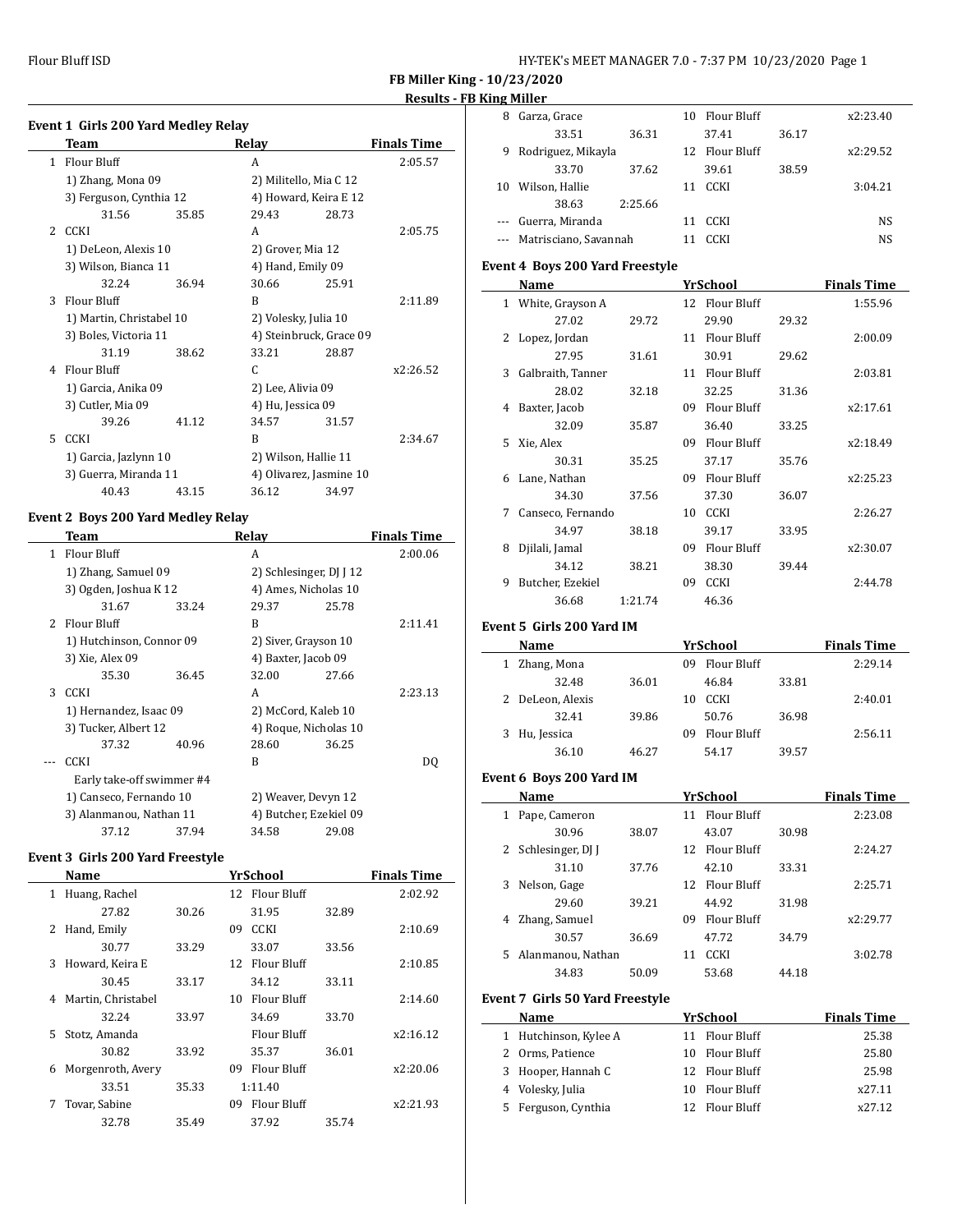**FB Miller King - 10/23/2020 Results - FB King Miller**

|     | (Event 7 Girls 50 Yard Freestyle) |     |                    |                    |  |  |  |
|-----|-----------------------------------|-----|--------------------|--------------------|--|--|--|
|     | Name                              |     | YrSchool           | <b>Finals Time</b> |  |  |  |
| 6   | Wilson, Bianca                    |     | 11 CCKI            | 27.30              |  |  |  |
| 7   | Isiofia, Onachi                   | 12. | Flour Bluff        | x27.93             |  |  |  |
| 8   | Welker, Aliyah                    | 12  | <b>Flour Bluff</b> | x28.10             |  |  |  |
| 9   | Rioux, Olivia I                   | 12  | Flour Bluff        | x28.16             |  |  |  |
| 10  | Steinbruck. Grace                 | 09  | Flour Bluff        | x28.40             |  |  |  |
| 11  | Cutler, Mia                       | 09  | Flour Bluff        | x28.97             |  |  |  |
| 12  | Boles, Victoria                   | 11  | Flour Bluff        | x29.96             |  |  |  |
| 13  | Lee, Alivia                       | 09  | Flour Bluff        | x31.06             |  |  |  |
| 14  | Garcia, Anika                     | 09  | Flour Bluff        | x31.16             |  |  |  |
| 15  | Liu, Linda                        | 09  | Flour Bluff        | x31.26             |  |  |  |
| 16  | Champine, Mary                    | 11  | CCKI               | 41.30              |  |  |  |
| --- | Garcia-Hernandez, Dominiqu        | 9   | Miller             | NS                 |  |  |  |

# **Event 8 Boys 50 Yard Freestyle**

|               | Name               |    | <b>YrSchool</b> | <b>Finals Time</b> |
|---------------|--------------------|----|-----------------|--------------------|
| 1             | Ainsworth, Cameron | 11 | Flour Bluff     | 24.18              |
| 2             | Ames, Nicholas     | 10 | Flour Bluff     | 25.20              |
| 3             | Tucker, Albert     | 12 | <b>CCKI</b>     | 25.28              |
| 4             | Palm, Robbie       | 11 | Flour Bluff     | 26.81              |
| 5             | Nguyen, Xander     | 09 | Flour Bluff     | x28.13             |
| 6             | Ciardelli, Shane   | 09 | Flour Bluff     | x28.29             |
| 7             | Siver, Grayson     | 10 | Flour Bluff     | x28.53             |
| 8             | Hutchinson, Connor | 09 | Flour Bluff     | x28.72             |
| 9             | Roque, Nicholas    | 10 | <b>CCKI</b>     | 38.17              |
|               | Weaver, Devyn      | 12 | <b>CCKI</b>     | DQ                 |
|               | False start        |    |                 |                    |
| $\frac{1}{2}$ | Hernandez, Isaac   | 09 | <b>CCKI</b>     | NS                 |
|               | McCord, Kaleb      | 10 | <b>CCKI</b>     | NS                 |

#### **Event 11 Girls 100 Yard Butterfly**

|          | Name                  |       |     | YrSchool    | <b>Finals Time</b> |
|----------|-----------------------|-------|-----|-------------|--------------------|
|          | 1 Hutchinson, Kylee A |       | 11  | Flour Bluff | 1:07.16            |
|          | 30.39                 | 36.77 |     |             |                    |
|          | 2 Wilson, Bianca      |       | 11  | CCKI        | 1:15.66            |
|          | 35.25                 | 40.41 |     |             |                    |
| 3        | Liu, Linda            |       | 09. | Flour Bluff | 1:19.45            |
|          | 36.46                 | 42.99 |     |             |                    |
| $\cdots$ | Guerra, Miranda       |       |     | CCKI        | NS.                |
|          |                       |       |     |             |                    |

#### **Event 12 Boys 100 Yard Butterfly**

| <b>Name</b> |       | <b>YrSchool</b> | <b>Finals Time</b> |
|-------------|-------|-----------------|--------------------|
| 1 Xie. Alex |       | 09 Flour Bluff  | 1:17.20            |
| 33.75       | 43.45 |                 |                    |

#### **Event 13 Girls 100 Yard Freestyle**

|    | Name              |       |    | YrSchool       | <b>Finals Time</b> |
|----|-------------------|-------|----|----------------|--------------------|
| 1  | Huang, Rachel     |       |    | 12 Flour Bluff | 55.65              |
|    | 26.82             | 28.83 |    |                |                    |
| 2  | Hand, Emily       |       | 09 | <b>CCKI</b>    | 57.83              |
|    | 28.85             | 28.98 |    |                |                    |
|    | 3 Howard, Keira E |       |    | 12 Flour Bluff | 1:00.00            |
|    | 29.31             | 30.69 |    |                |                    |
| 4  | Zhang, Mona       |       | 09 | Flour Bluff    | 1:01.08            |
|    | 29.15             | 31.93 |    |                |                    |
| 5. | Rioux, Olivia I   |       |    | 12 Flour Bluff | x1:01.20           |
|    | 29.90             | 31.30 |    |                |                    |

| 6  | Martin, Christabel          |       |     | 10 Flour Bluff     | x1:01.38  |
|----|-----------------------------|-------|-----|--------------------|-----------|
|    | 29.99                       | 31.39 |     |                    |           |
| 7  | Welker, Aliyah              |       |     | 12 Flour Bluff     | x1:03.29  |
|    | 30.55                       | 32.74 |     |                    |           |
| 8  | Cutler, Mia                 |       | 09  | <b>Flour Bluff</b> | x1:03.99  |
|    | 31.81                       | 32.18 |     |                    |           |
| 9  | Militello, Mia C            |       |     | 12 Flour Bluff     | x1:05.38  |
|    | 31.82                       | 33.56 |     |                    |           |
| 10 | Tovar, Sabine               |       | 09  | <b>Flour Bluff</b> | x1:06.69  |
|    | 32.95                       | 33.74 |     |                    |           |
| 11 | Morgenroth, Avery           |       | 09. | Flour Bluff        | x1:06.85  |
|    | 32.78                       | 34.07 |     |                    |           |
| 12 | Grover, Mia                 |       |     | 12 CCKI            | 1:09.03   |
|    | 32.05                       | 36.98 |     |                    |           |
| 13 | Garcia, Jazlynn             |       |     | 10 CCKI            | 1:20.96   |
|    | 40.17                       | 40.79 |     |                    |           |
| 14 | Olivarez, Jasmine           |       | 10  | <b>CCKI</b>        | x1:23.80  |
|    | 42.31                       | 41.49 |     |                    |           |
|    | Matrisciano, Savannah       |       | 11  | <b>CCKI</b>        | <b>NS</b> |
|    | Garcia-Hernandez, Dominique |       | 9   | Miller             | <b>NS</b> |
|    | Garcia, Anika               |       | 09  | Flour Bluff        | <b>NS</b> |

#### **Event 14 Boys 100 Yard Freestyle**

|    | Name                 |       |    | <b>YrSchool</b>    | <b>Finals Time</b> |
|----|----------------------|-------|----|--------------------|--------------------|
|    | 1 Lopez, Jordan      |       |    | 11 Flour Bluff     | 53.36              |
|    | 25.67                | 27.69 |    |                    |                    |
| 2  | White, Grayson A     |       | 12 | Flour Bluff        | 55.15              |
|    | 26.43                | 28.72 |    |                    |                    |
| 3  | Nelson, Gage         |       | 12 | <b>Flour Bluff</b> | 55.89              |
|    | 26.78                | 29.11 |    |                    |                    |
| 4  | Garrett, Tucker J    |       | 12 | Flour Bluff        | x55.91             |
|    | 26.38                | 29.53 |    |                    |                    |
|    | 5 Galbraith, Tanner  |       | 11 | Flour Bluff        | x56.05             |
|    | 27.25                | 28.80 |    |                    |                    |
|    | 6 Ames, Nicholas     |       | 10 | <b>Flour Bluff</b> | x56.54             |
|    | 26.88                | 29.66 |    |                    |                    |
| 7  | Zhang, Samuel        |       | 09 | Flour Bluff        | x58.10             |
|    | 27.52                | 30.58 |    |                    |                    |
| 8  | Ogden, Joshua K      |       | 12 | Flour Bluff        | x59.24             |
|    | 28.35                | 30.89 |    |                    |                    |
| 9  | Ainsworth, Cameron   |       | 11 | Flour Bluff        | x59.44             |
|    | 25.42                | 34.02 |    |                    |                    |
|    | 10 Schlesinger, DJ J |       | 12 | <b>Flour Bluff</b> | x59.64             |
|    | 28.12                | 31.52 |    |                    |                    |
| 11 | Baxter, Jacob        |       | 09 | <b>Flour Bluff</b> | x1:00.94           |
|    | 29.46                | 31.48 |    |                    |                    |
| 12 | Palm, Robbie         |       | 11 | Flour Bluff        | x1:01.36           |
|    | 28.84                | 32.52 |    |                    |                    |
| 13 | Nguyen, Xander       |       | 09 | <b>Flour Bluff</b> | x1:01.76           |
|    | 29.31                | 32.45 |    |                    |                    |
|    | 14 Canseco, Fernando |       | 10 | CCKI               | 1:02.03            |
|    | 31.26                | 30.77 |    |                    |                    |
| 15 | Ciardelli, Shane     |       | 09 | <b>Flour Bluff</b> | x1:02.74           |
|    | 29.68                | 33.06 |    |                    |                    |
| 16 | Hutchinson, Connor   |       | 09 | <b>Flour Bluff</b> | x1:04.34           |
|    | 30.68                | 33.66 |    |                    |                    |
| 17 | Lane, Nathan         |       | 09 | Flour Bluff        | x1:09.82           |
|    | 33.73                | 36.09 |    |                    |                    |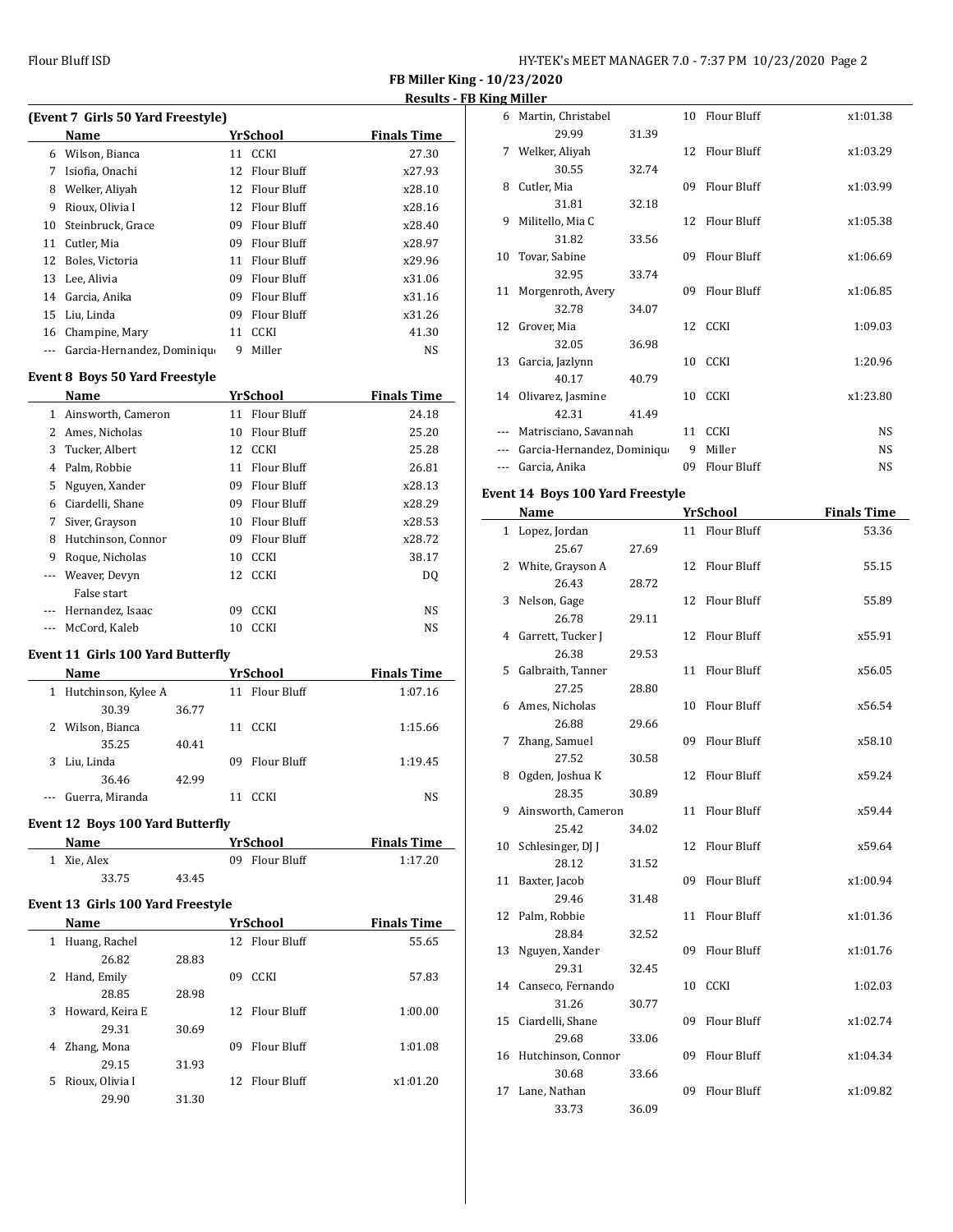| HY-TEK's MEET MANAGER 7.0 - 7:37 PM 10/23/2020 Page 3 |  |  |  |
|-------------------------------------------------------|--|--|--|
|-------------------------------------------------------|--|--|--|

**FB Miller King - 10/23/2020 Results - FB King Miller**

 $\overline{a}$ 

 $\overline{a}$ 

# **(Event 14 Boys 100 Yard Freestyle) Name** *YrSchool* **<b>Finals Time** 18 Roque, Nicholas 10 CCKI 1:31.80 42.65 49.15 --- Butcher, Ezekiel 09 CCKI NS

#### **Event 15 Girls 500 Yard Freestyle**

| Name                    |       |    | YrSchool    |       | <b>Finals Time</b> |
|-------------------------|-------|----|-------------|-------|--------------------|
| Steinbruck, Grace<br>1  |       | 09 | Flour Bluff |       | 6:13.17            |
| 32.30                   | 36.03 |    | 37.42       | 38.34 |                    |
| 38.48                   | 39.36 |    | 39.45       | 38.48 |                    |
| 38.17                   | 35.14 |    |             |       |                    |
| 2<br>Garza, Grace       |       | 10 | Flour Bluff |       | 6:13.63            |
| 34.30                   | 37.30 |    | 38.06       | 38.72 |                    |
| 38.22                   | 38.56 |    | 38.06       | 38.01 |                    |
| 36.84                   | 35.56 |    |             |       |                    |
| 3<br>Rodriguez, Mikayla |       | 12 | Flour Bluff |       | 6:37.02            |
| 34.92                   | 38.04 |    | 39.64       | 40.28 |                    |
| 41.00                   | 40.82 |    | 41.11       | 41.00 |                    |
| 40.90                   | 39.31 |    |             |       |                    |

#### **Event 16 Boys 500 Yard Freestyle**

| Name                |       | YrSchool          |       | <b>Finals Time</b> |
|---------------------|-------|-------------------|-------|--------------------|
| Weaver, Devyn<br>1  |       | CCKI<br>12        |       | 6:31.09            |
| 33.28               | 38.21 | 39.73             | 40.38 |                    |
| 40.45               | 41.10 | 40.52             | 40.64 |                    |
| 40.85               | 35.93 |                   |       |                    |
| Djilali, Jamal<br>2 |       | Flour Bluff<br>09 |       | 6:31.27            |
| 34.97               | 38.89 | 39.79             | 40.50 |                    |
| 40.57               | 39.55 | 39.74             | 39.20 |                    |
| 40.46               | 37.60 |                   |       |                    |

#### **Event 17 Girls 200 Yard Freestyle Relay**

|    | Team                      |       | Relay                   |       | <b>Finals Time</b> |
|----|---------------------------|-------|-------------------------|-------|--------------------|
| 1  | Flour Bluff               |       | B                       |       | 1:46.55            |
|    | 1) Hooper, Hannah C 12    |       | 2) Orms, Patience 10    |       |                    |
|    | 3) Isiofia, Onachi 12     |       | 4) Volesky, Julia 10    |       |                    |
|    | 26.15                     | 25.76 | 27.44                   | 27.20 |                    |
| 2  | Flour Bluff               |       | A                       |       | 1:48.50            |
|    | 1) Hutchinson, Kylee A 11 |       | 2) Huang, Rachel 12     |       |                    |
|    | 3) Boles, Victoria 11     |       | 4) Ferguson, Cynthia 12 |       |                    |
|    | 25.77                     | 26.13 | 29.30                   | 27.30 |                    |
| 3  | <b>CCKI</b>               |       | A                       |       | 1:52.85            |
|    | 1) Wilson, Bianca 11      |       | 2) Grover, Mia 12       |       |                    |
|    | 3) DeLeon, Alexis 10      |       | 4) Hand, Emily 09       |       |                    |
|    | 27.68                     | 30.79 | 27.82                   | 26.56 |                    |
| 4  | Flour Bluff               |       | D                       |       | x1:58.76           |
|    | 1) Stotz, Amanda          |       | 2) Rioux, Olivia I 12   |       |                    |
|    | 3) Rodriguez, Mikayla 12  |       | 4) Garza, Grace 10      |       |                    |
|    | 28.33                     | 27.54 | 32.49                   | 30.40 |                    |
| 5. | <b>Flour Bluff</b>        |       | C.                      |       | x1:59.25           |
|    | 1) Morgenroth, Avery 09   |       | 2) Steinbruck, Grace 09 |       |                    |
|    | 3) Tovar, Sabine 09       |       | 4) Zhang, Mona 09       |       |                    |
|    | 31.38                     | 28.78 | 30.80                   | 28.29 |                    |
| 6  | CCKI                      |       | B                       |       | 2:14.04            |
|    | 1) Wilson, Hallie 11      |       | 2) Garcia, Jazlynn 10   |       |                    |
|    | 3) Olivarez, Jasmine 10   |       | 4) Guerra, Miranda 11   |       |                    |
|    | 33.11                     | 33.49 | 36.23                   | 31.21 |                    |

| Event 18 Boys 200 Yard Freestyle Relay |                           |       |                      |                         |                    |  |
|----------------------------------------|---------------------------|-------|----------------------|-------------------------|--------------------|--|
|                                        | <b>Team</b>               |       | Relay                |                         | <b>Finals Time</b> |  |
|                                        | 1 Flour Bluff             |       | A                    |                         | 1:39.73            |  |
|                                        | 1) Ainsworth, Cameron 11  |       |                      | 2) Garrett, Tucker J 12 |                    |  |
|                                        | 3) White, Grayson A 12    |       | 4) Lopez, Jordan 11  |                         |                    |  |
|                                        | 24.05                     | 25.65 | 25.78                | 24.25                   |                    |  |
| 2                                      | <b>Flour Bluff</b>        |       | B                    |                         | 1:44.70            |  |
|                                        | 1) Nelson, Gage 12        |       |                      | 2) Ogden, Joshua K 12   |                    |  |
|                                        | 3) Pape, Cameron 11       |       |                      | 4) Galbraith, Tanner 11 |                    |  |
|                                        | 25.98                     | 27.74 | 25.27                | 25.71                   |                    |  |
| 3                                      | CCKI                      |       | A                    |                         | 1:53.15            |  |
|                                        | 1) Canseco, Fernando 10   |       |                      | 2) Alanmanou, Nathan 11 |                    |  |
|                                        | 3) Weaver, Devyn 12       |       | 4) Tucker, Albert 12 |                         |                    |  |
|                                        | 27.56                     | 29.95 | 29.60                | 26.04                   |                    |  |
| 4                                      | Flour Bluff               |       | D                    |                         | x1:57.60           |  |
|                                        | 1) Ciardelli, Shane 09    |       |                      | 2) Nguyen, Xander 09    |                    |  |
|                                        | 3) Djilali, Jamal 09      |       | 4) Siver, Grayson 10 |                         |                    |  |
|                                        | 28.57                     | 28.27 | 33.08                | 27.68                   |                    |  |
| 5.                                     | CCKI                      |       | B                    |                         | 2:10.70            |  |
|                                        | 1) Hernandez, Isaac 09    |       |                      | 2) Roque, Nicholas 10   |                    |  |
|                                        | 3) McCord, Kaleb 10       |       |                      | 4) Butcher, Ezekiel 09  |                    |  |
|                                        | 31.20                     | 37.92 | 31.20                | 30.38                   |                    |  |
|                                        | Flour Bluff               |       | C                    |                         | D <sub>0</sub>     |  |
|                                        | Early take-off swimmer #2 |       |                      |                         |                    |  |
|                                        | 1) Baxter, Jacob 09       |       | 2) Lane, Nathan 09   |                         |                    |  |
|                                        | 3) Palm, Robbie 11        |       | 4) Xie, Alex 09      |                         |                    |  |
|                                        | 28.72                     | 31.57 | 26.96                | 27.96                   |                    |  |

#### **Event 19 Girls 100 Yard Backstroke**

|    | Name                        |       |    | YrSchool       | <b>Finals Time</b> |
|----|-----------------------------|-------|----|----------------|--------------------|
| 1  | Isiofia, Onachi             |       |    | 12 Flour Bluff | 1:09.51            |
|    | 33.64                       | 35.87 |    |                |                    |
| 2  | Boles, Victoria             |       |    | 11 Flour Bluff | 1:15.48            |
|    | 36.03                       | 39.45 |    |                |                    |
| 3  | Garcia, Jazlynn             |       | 10 | <b>CCKI</b>    | 1:39.55            |
|    | 47.29                       | 52.26 |    |                |                    |
| 4  | Champine, Mary              |       | 11 | <b>CCKI</b>    | 1:46.86            |
|    | 50.56                       | 56.30 |    |                |                    |
| 5. | Olivarez, Jasmine           |       | 10 | <b>CCKI</b>    | 1:52.41            |
|    | 53.68                       | 58.73 |    |                |                    |
|    | Garcia-Hernandez, Dominique |       | 9  | Miller         | NS                 |
|    |                             |       |    |                |                    |

#### **Event 20 Boys 100 Yard Backstroke**

| Name               |       | YrSchool          | <b>Finals Time</b> |
|--------------------|-------|-------------------|--------------------|
| 1 Tucker, Albert   |       | <b>CCKI</b><br>12 | 1:07.65            |
| 33.69              | 33.96 |                   |                    |
| 2 Ogden, Joshua K  |       | 12 Flour Bluff    | 1:08.48            |
| 33.68              | 34.80 |                   |                    |
| 3 Hernandez, Isaac |       | <b>CCKI</b><br>09 | 1:21.16            |
| 40.31              | 40.85 |                   |                    |

## **Event 21 Girls 100 Yard Breaststroke**

| Name                |       | YrSchool          | <b>Finals Time</b> |
|---------------------|-------|-------------------|--------------------|
| Orms, Patience<br>1 |       | Flour Bluff<br>10 | 1:09.75            |
| 32.29               | 37.46 |                   |                    |
| 2 Hooper, Hannah C  |       | 12 Flour Bluff    | 1:11.65            |
| 33.29               | 38.36 |                   |                    |
| 3 Ferguson, Cynthia |       | 12 Flour Bluff    | 1:12.60            |
| 33.57               | 39.03 |                   |                    |